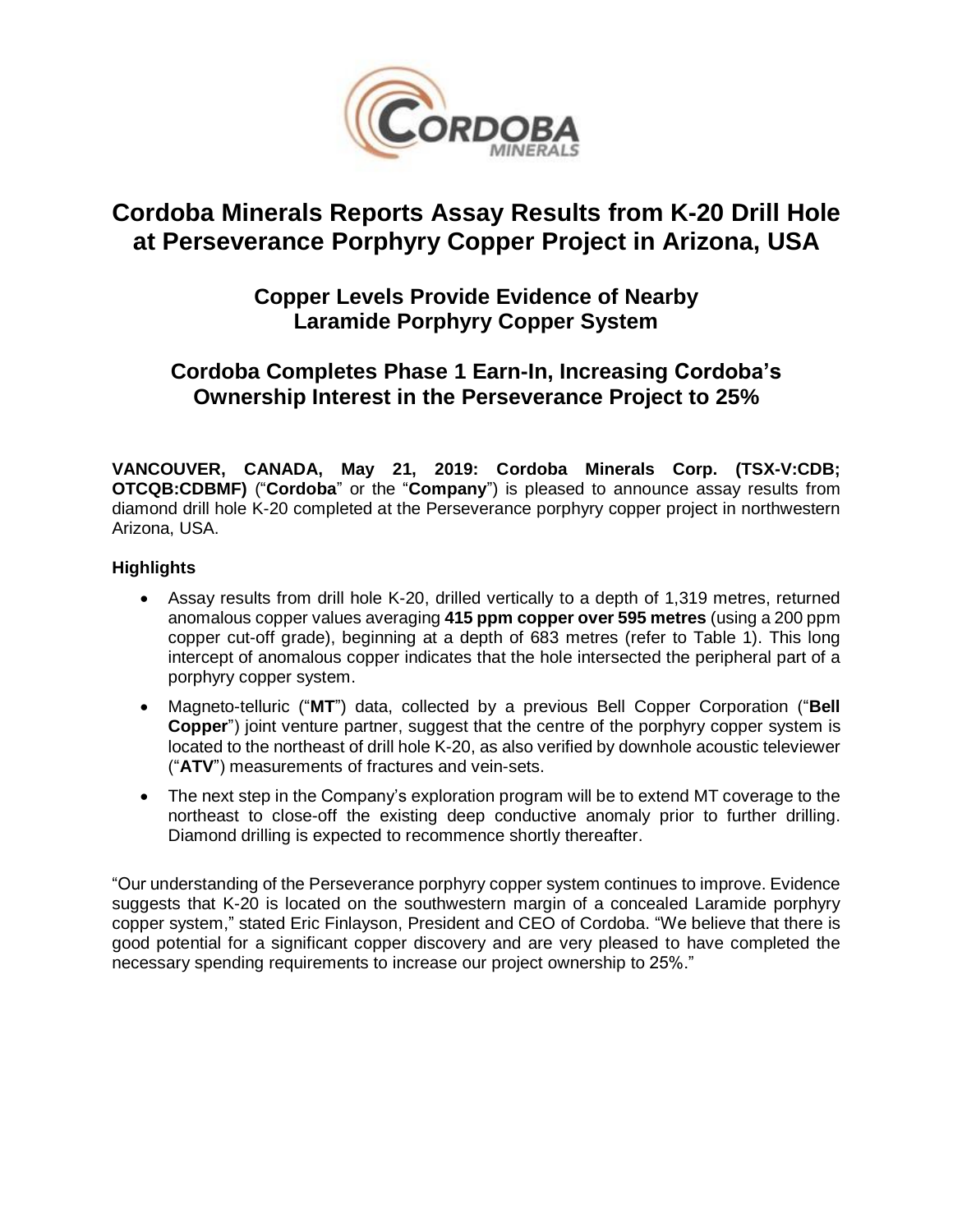#### **K-20 Appears to be Located on the Periphery of a Porphyry System**

Cordoba previously announced that diamond drill hole K-20 was halted at a depth of approximately 1,045 metres pending further geological review (refer to [Cordoba's](http://www.cordobaminerals.com/news/2019/drilling-at-perseverance-in-arizona-usa-suggests-proximity-to-porphyry-copper-system) news release dated [January](http://www.cordobaminerals.com/news/2019/drilling-at-perseverance-in-arizona-usa-suggests-proximity-to-porphyry-copper-system) 21, 2019). After detailed discussions between geologists at Cordoba, Bell Copper and High Power Exploration Inc. ("**HPX**"), the Company decided to extend K-20 to a final depth of 1,319 metres (refer to [Cordoba's](http://www.cordobaminerals.com/news/2019/diamond-drilling-restarts-at-perseverance-in-arizona-usa) news release dated February 25, 2019).

K-20 is believed to be located on the periphery of a porphyry copper system, as indicated by a deep resistivity low located by a previous MT survey (see Figures 1 and 2). However, this survey, completed in 2017, did not close-off this anomaly and did not extend as far to the northeast as the K-20 drill hole. Similar, large low resistivity anomalies are associated with major porphyry copper systems elsewhere.

The fact that all three drill holes with anomalous copper values (K11, K12A and K-20) show these values mid-way down hole suggests that the holes intersected either the distal edge of a copper shell or conduits that channelled hydrothermal fluid away from the porphyry.



**Figure 1:** Plan map showing the location of drill hole K-20 relative to the MT anomaly.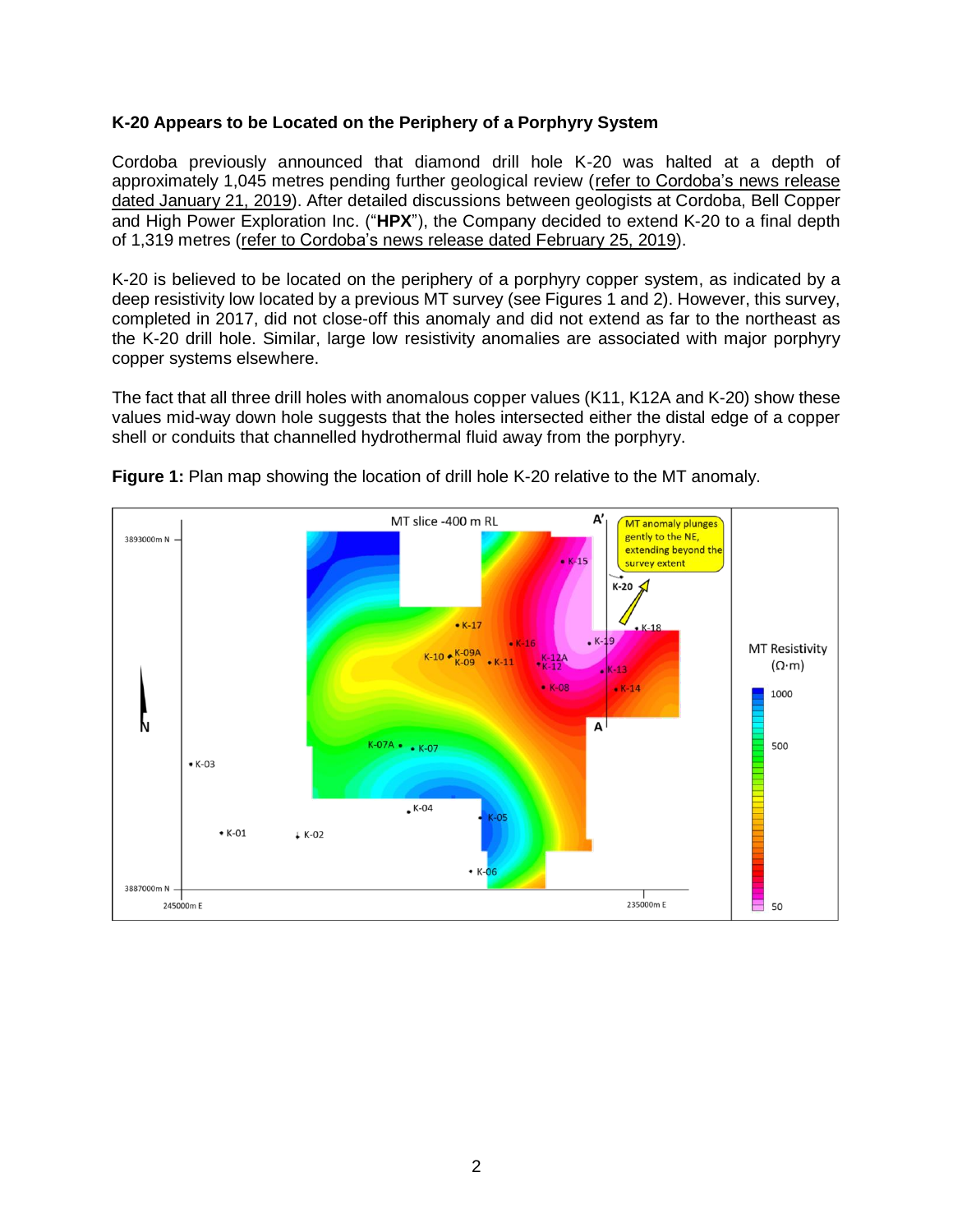**Figure 2:** View showing the location of drill hole K-20 relative to the MT anomaly that plunges gently to the NE. Note that all previous drill holes were terminated before reaching the anomaly at depth.



**Figure 3:** Assay results from K-20 showing elevated copper values beginning at ~680 metres downhole depth.

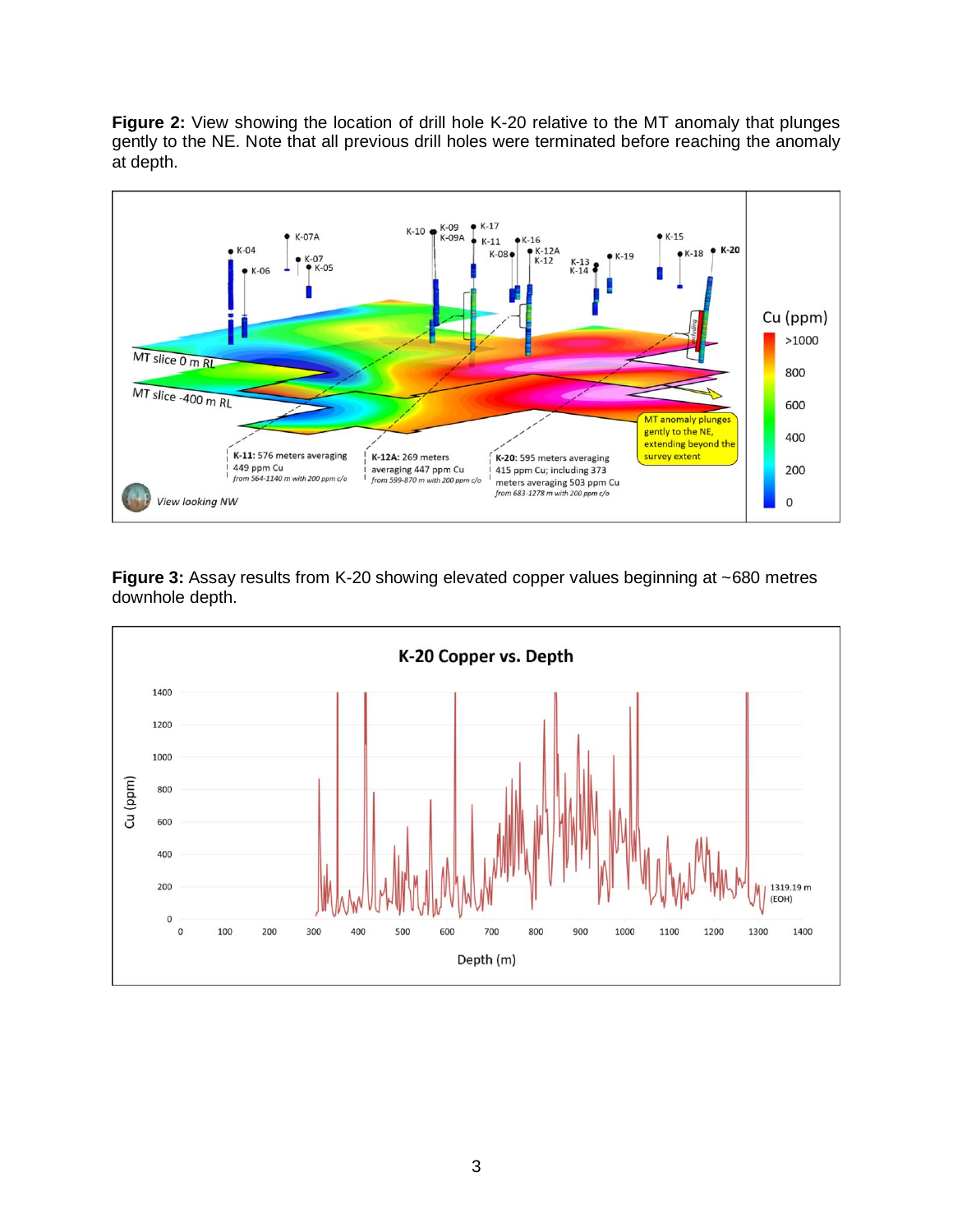#### **Perseverance Option Agreement**

On May 6, 2019, Cordoba provided formal notification to Bell Copper that the Company's total spending on the Perseverance Project has exceeded the C\$1.0 million Phase 1 threshold (*[refer](http://www.cordobaminerals.com/news/2018/cordoba-minerals-to-drill-a-copper-porphyry-target) to [Cordoba's](http://www.cordobaminerals.com/news/2018/cordoba-minerals-to-drill-a-copper-porphyry-target) August 27, 2018 news release*) and that the Company has therefore vested a 25% interest in the property.

#### **Technical Information & Qualified Person**

The technical information in this release has been reviewed and verified by Charles N. Forster, P.Geo., a Qualified Person for the purpose of National Instrument 43-101. Mr. Forster is the Vice President Exploration for Cordoba and for HPX, Cordoba's majority shareholder, and is not considered independent under National Instrument 43-101.

#### **About Cordoba**

Cordoba Minerals Corp. is a mineral exploration company focused on the exploration and acquisition of copper and gold projects. Cordoba is exploring its 100%-owned San Matias Copper-Gold Project, which includes the advanced-stage Alacran Deposit, located in the Department of Cordoba, Colombia. Cordoba also holds a 25% interest in the Perseverance porphyry copper project in Arizona, USA, which it is exploring through a Joint Venture and Earn-In Agreement. For further information, please visit [www.cordobaminerals.com.](http://www.cordobaminerals.com/)

#### **Information Contact**

Evan Young +1-604-689-8765 [info@cordobamineralscorp.com](mailto:info@cordobamineralscorp.com)

*Neither the TSXV nor its Regulation Services Provider (as that term is defined in the policies of the TSXV) accepts responsibility for the adequacy or accuracy of this press release.*

#### **Forward-Looking Statements**

*This news release includes "forward-looking statements" and "forward-looking information" within the meaning of Canadian securities legislation. All statements included in this news release, other than statements of historical fact, are forward-looking statements including, without limitation, that anomalous copper values confirm that K-20 was moving towards porphyry copper mineralization; diamond drill hole K-*20 is believed to be located at the edge of the porphyry copper system; MT coverage will be extended to *the northeast and completely delineate the deep conductive anomaly; diamond drilling will recommence shortly thereafter; and potential for a significant copper discovery. Forward-looking statements include* predictions, projections and forecasts and are often, but not always, identified by the use of words such as *"anticipate", "believe", "plan", "estimate", "expect", "potential", "target", "budget" and "intend" and* statements that an event or result "may", "will", "should", "could" or "might" occur or be achieved and other *similar expressions and includes the negatives thereof.*

*Forward-looking statements are based on a number of assumptions and estimates that, while considered reasonable by management based on the business and markets in which Cordoba operates, are inherently subject to significant operational, economic, and competitive uncertainties, risks and contingencies. There* can be no assurance that such statements will prove to be accurate and actual results, and future events *could differ materially from those anticipated in such statements. Important factors that could cause actual results to differ materially from the Company's expectations include actual exploration results, interpretation of metallurgical characteristics of the mineralization, changes in project parameters as plans continue to be refined, future metal prices, availability of capital and financing on acceptable terms, general economic,*